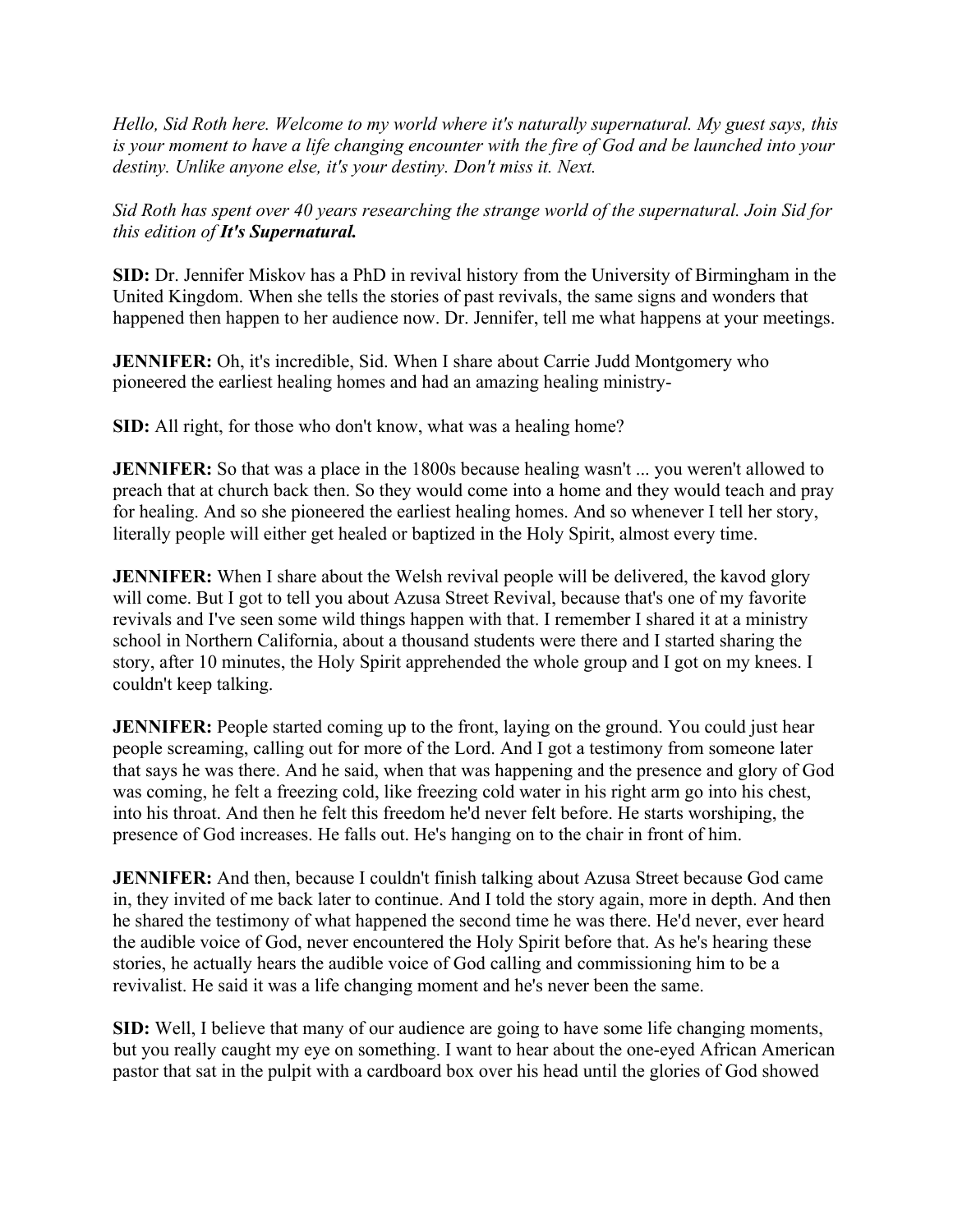up. And he could be with the whole congregation there for hours, sometimes three hours with this box over his head. He said, "I'm not taking it off until the presence of God shows up."

**SID:** This was called the Azusa Street Revival that Jennifer mentioned earlier, that took place in 1906. I interviewed a man that lived with a group of elderly women, as a young person, that were in that revival. He described that the glory cloud was so thick in the meeting the children literally played hide and seek in it. Jennifer, explain some of the things you have studied and heard. And I expect a demonstration as you listen, of some of the things she saw and heard happening to you.

## **JENNIFER:** Amen.

**SID:** At Azusa Street.

**JENNIFER:** Oh, yeah. Azusa Street's one of my most favorite revivals. It happened when a handful, maybe 15 African Americans, were hungry for more of God. And so they decided to pray and fast, but they would read Acts chapter two every night. They went to this little home on Bonnie Brae Street in Los Angeles. And they were just going to go after more of the Holy Spirit. They wanted a baptism of the Holy Spirit and they weren't going to stop until God crashed in.

**JENNIFER:** And so April 9th, 1906, William J. Seymour, that's the African American, blind in one eye, man of prayer who hid under the box. He was preaching on Acts chapter two before he'd even had his own baptism of the Holy Spirit encounter. He's preaching about it because the word of God says so. As he is preaching, this woman named Jennie Evans Moore falls to the ground in the spirit, starts speaking in tongues. She gets up out of her seat, goes over to the piano, sits and plays in the anointing, never played the piano in her life. And that was the catalyst of what later was known as the Azusa Street Revival.

**SID:** This affected the whole world. And I'm told that it didn't remain just black. It was probably the first black, white congregation in America where the racial divide ... not only could people play the piano in the glory and not only could children play hide and seek because the glory was visible to the eye and they would just disappear in these clouds, but people would get their destiny there and ... and go to the four corners of the earth. Tell me some of the stories you've heard about that revival.

**JENNIFER:** Oh yeah. People would come from around the world to Azusa Street, which is the place they moved into in Los Angeles a week after that because the front porch fell through because too many people came. But they came from around the world, not necessarily to see a famous preacher or to hear an amazing worship band, but they wanted an all consuming encounter with God. And they would wait and tarry in that place until they had this experience, at that time known as the baptism of the Holy Spirit.

**JENNIFER:** The gift of tongues was connected to that at the time. And then as soon as they would get this encounter, they would go off to another nation as a missionary carrying that same fire. And literally global Pentecostalism was birthed. And that is one of the fastest parts of Christianity where it spread the Holy Spirit around the globe. To this day, a hundred years later, there's so many people that have been touched by the Holy Spirit. People were healed. They had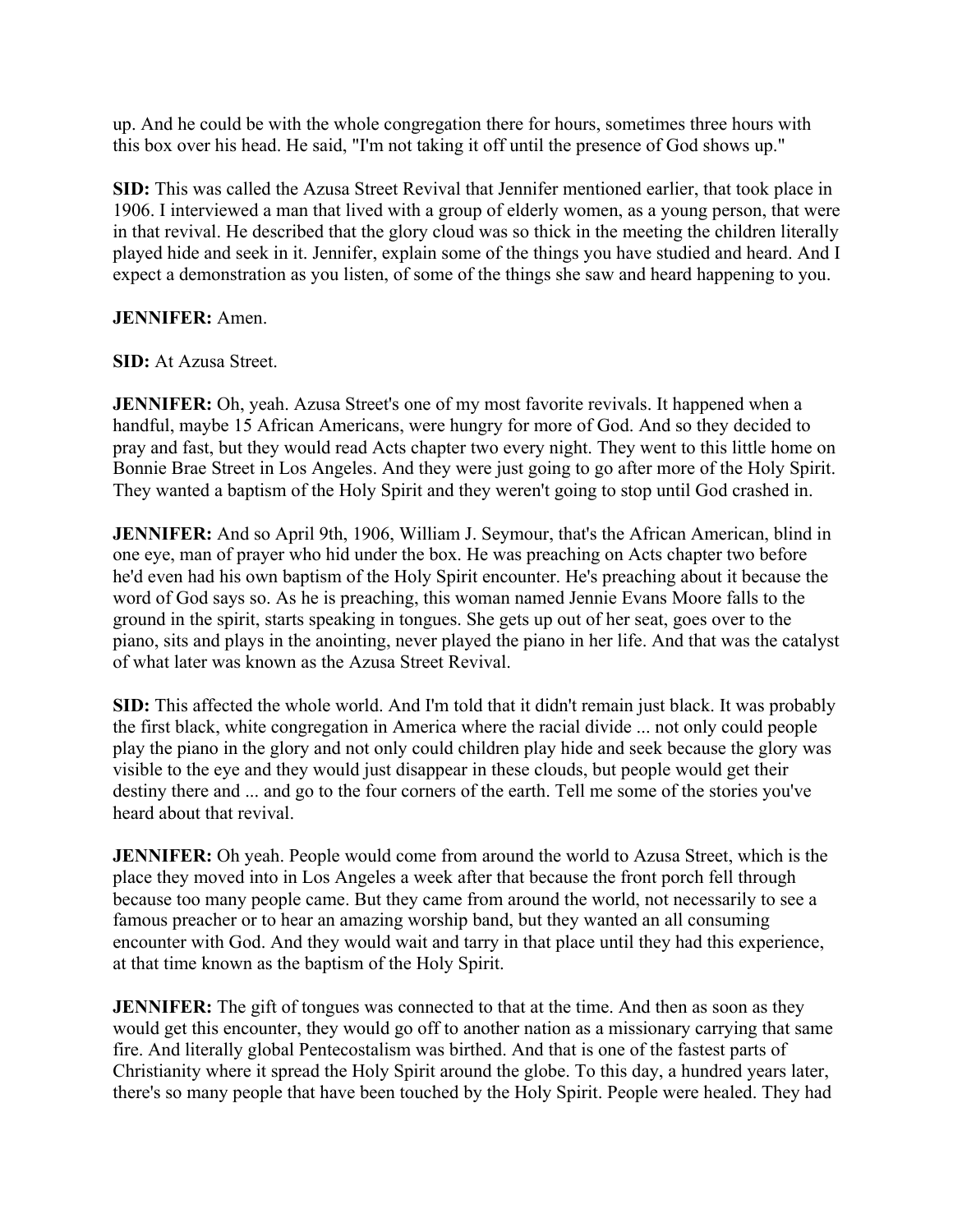crutches hung up in their church where people would come and get healed. They had so many people from around the world come and encounter God.

**SID:** Tell me some of the things that happened to people. See in this glory, it's not so much one man or woman prays for you, but you can't be in the presence of God without a change occurring in your life.

**JENNIFER:** Yeah. There was people were healed of cancer or rheumatism. Debts were forgiven and paid off. I think one of the most profound parts of this was this thing called the baptism of the Holy Spirit. These people who were Christians their whole life didn't realize there was more. And then when they realized there's more than just a one way ticket to heaven, we can encounter the Holy Spirit in a powerful way. They began to pray for the sick, see people healed. They began to move in signs and miracles that they never even knew were accessible after having this all consuming encounter with the Holy Spirit.

**SID:** Now you say that things today are similar to the way it was back in the early 1900s at the Azusa Street Revival. What do you mean by that?

**JENNIFER:** Well, Frank Bartleman, he was an intercessor during the revival. He has a quote in the 1900s. He says, "Pentecost is knocking at the door. The revival of our lifetime is around the corner. Heroes will arise from the dust of obscure and despised circumstances whose names will be emblazoned on heaven's eternal page of fame." And he talks about this massive move of God coming. And as I'm hearing that, what he was prophesying right before his Azusa Street Revivals were, it feels like the same thing today, doesn't it Sid? Post 2020, doesn't it feel like Pentecost is knocking at our doors once again?

**SID:** I've been saying this now for 10 years, that something so wonderful is coming and it's beginning to break out all over. But you talked about, even at that time, there was a lot of lawlessness. Comment on that.

**JENNIFER:** I mean, it seems like just like today, if you look at where the world was back then, they were in need of a move of God. And today don't we need a move of God more than ever? I think revival is the only answer that we have. The only hope that we have is God coming and doing a fresh work in our hearts and reviving and refreshing and awakening us again so that we're burning for him.

**SID:** Find one more move of God revival that's one of your favorites.

## **JENNIFER:** Okay.

**SID:** And tell me just a couple [crosstalk] about it.

**JENNIFER:** One 16 year old girl, 1903, she says, "I love Jesus Christ with all my heart", Florrie Evans in Wales. And that one act of radical love was the catalyst that would later impact a man named Evan Roberts, which would later impact the Welsh Revival. 100,000 people saved in less than six months.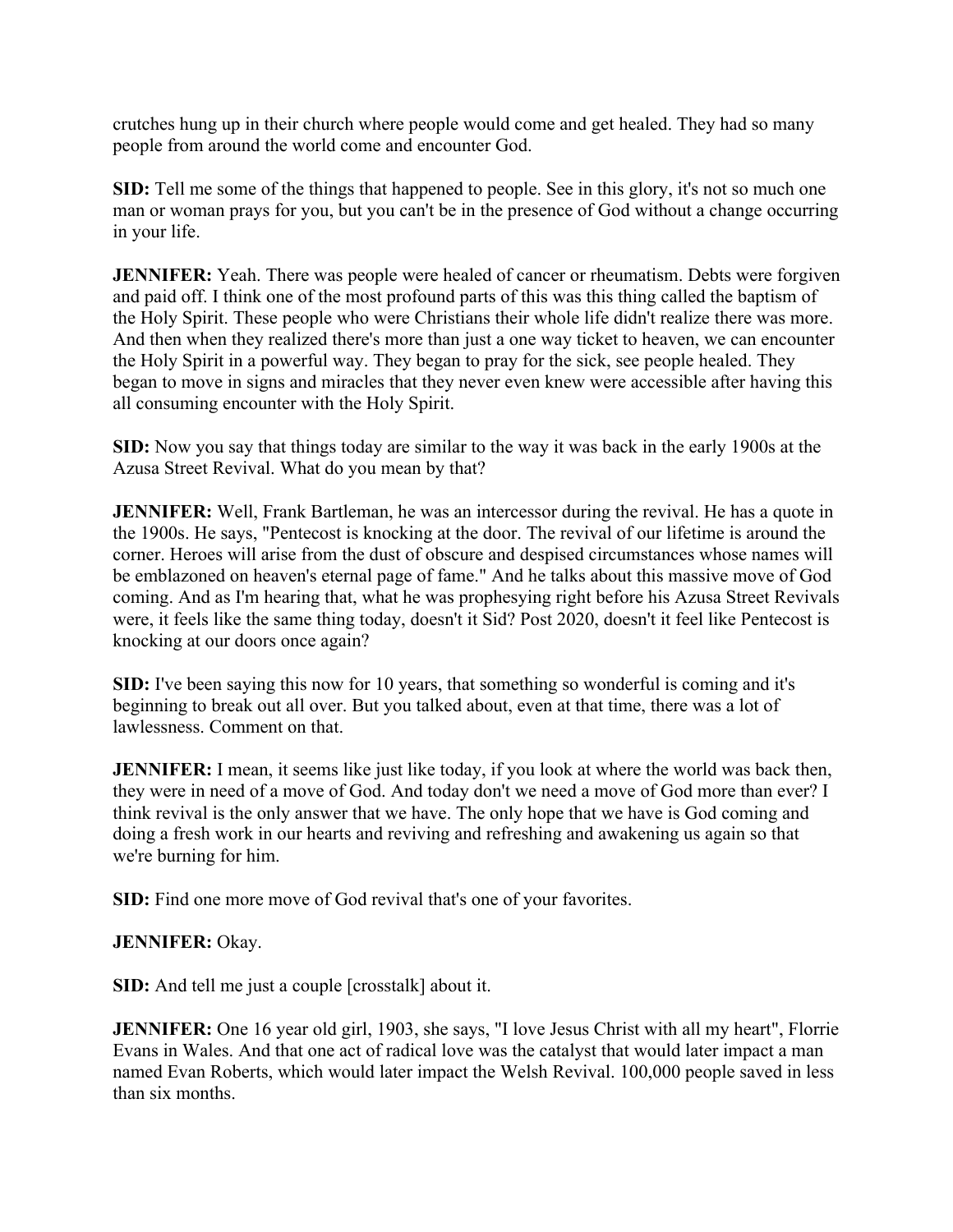**JENNIFER:** It was revival marked by prayer, testimony, worship, where they made space for the Holy Spirit and they just flowed with whatever the Holy Spirit was doing. Social transformation, Bibles flew off the shelf. I mean, the donkeys couldn't even do their work because the miners would cuss and kick at them when they weren't saved. They get saved and now they're gentle and nice. I mean, it was actually amazing what God did and that influenced and helped catalyze the Azusa Street Revival.

**SID:** Well, I can't wait til what's going to happen a little more in this program because we just had a guest. The presence of God has just increased. Jennifer's passion is to launch people just like you into their destiny and the supernatural. And she has discovered the number one key in almost every revival in history is hunger for God and cultivating hunger for God through fasting catapults you into revival. The least understood type of fasting and most powerful, and you've probably never even heard of it, is the fire fast. I can't wait for you to hear what's going to happen to you in the fire. Be right back.

*We'll be right back to It's Supernatural. [music] [commercial] [music] We now return to It's Supernatural.* 

**SID:** Jennifer, one more quick story about Azusa Street. I can't hear enough about what God did in that. It started with a one-eyed African American pastor and a few African Americans and spread worldwide. Tell me one more, quick.

**JENNIFER:** So I was just doing some tent meetings in Kentucky a few months ago in a place where the Cane Ridge Revival and the Great Awakening was birthed. And I'm sharing about the revival history of Kentucky. And then I decided to add the story of Azusa Street on top of those stories. And as soon as I did that, a guy watching starts to shake like he's getting electrocuted. People start coming to the front, not even being invited, lay down prostrate and there's mud. They're literally on their knees and on their face-

**SID:** I heard it was raining there.

**JENNIFER:** ... in the mud because they wanted more of God. And these are Christians who are like, "I'm all in," consecrating themselves. I've never seen that. I was marked and moved and it inspired even me just to see their hunger. It was incredible.

**SID:** How important is fasting in most of the great moves of God in the history of the world? How important?

**JENNIFER:** Well, I don't know if you knew this, but Azusa Street Revival was birthed when William J. Seymour and a few of his friends were on a 10 day fast. And that is crazy because a century later, we are still living in the momentum of a 10 day fast that a small group of people went on. That's incredible.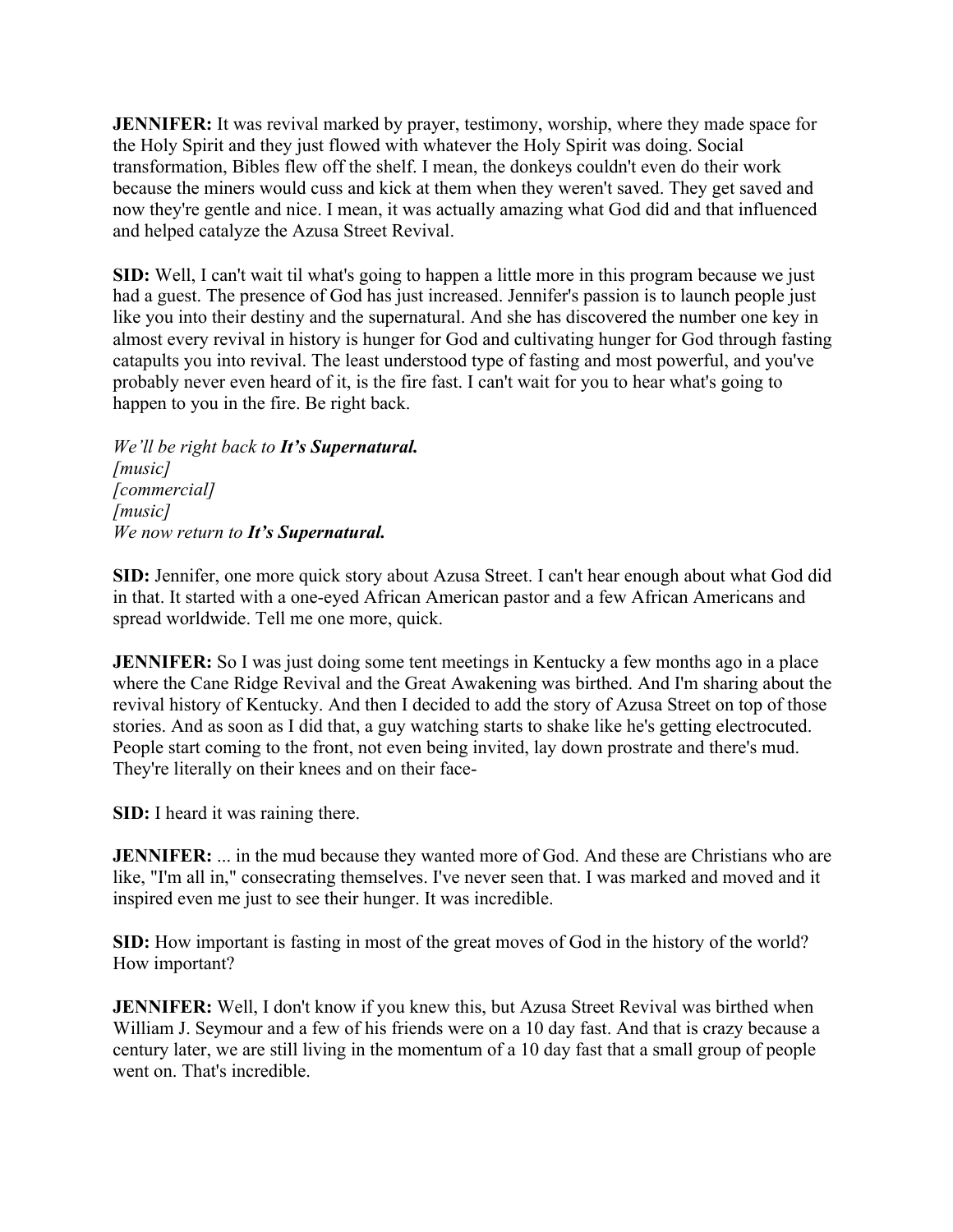**SID:** Tell me some others that you know about.

**JENNIFER:** Most revivals have been marked by hunger and the way you get hungry is you fast. And so I'm sure you can probably trace most, any revival. Evan Roberts would pray and fast for 13 years for a move of God, until he finally saw a move of God in 1904. And he realized what he was praying his whole life for had finally come when, I think a handful of people got saved.

**SID:** I understand that one of the people that mentored you, one of the true heroes of the faith, Heidi Baker, what happened when she fasted?

**JENNIFER:** Oh, she was on, I believe, a five day fast. As a teenager, when God called her to Africa, England and Asia, she got her life defining call on a fast early in her life. And she's since we know the nation of Mozambique has absolutely changed because she's given her life to them. And that came from being on a fast.

**SID:** Fasting is so misunderstood, Jennifer.

## **JENNIFER:** Yeah.

**SID:** I was telling you that as a young believer, I fasted. I wanted more God and I expected thunder, lightning, rain, at least an audible voice, "Sid, Sid." Nothing. Was my expectation wrong? What happened?

**JENNIFER:** You know, it's funny. Even Heidi, she'll share in the book, she doesn't really experience much in her fasting. It's usually before or after. I personally don't experience these crazy things either. But the momentum and what I experience after a fast is life changing. I'm literally riding in the momentum today of what I did on a fast a decade ago. And it's still fruit. Ministries were born and birthed from following a fast. So I think at any time you fast, God's always doing something, if you do it with the right motives and the results, it could be a long time before we even step into the rewards, but something is always happening.

**SID:** There are different types of fasts.

## **JENNIFER:** Yeah.

**SID:** It's not just food. Give me some examples of fasting that people do that God honors.

**JENNIFER:** I think anytime you have a pure heart and the right motivations, God will honor anything he leads you to do, but there's a whole food fast where you decide, "I'm only going to drink water". You can fast, do a Daniel fast, only eat certain foods. You can fast social media. You can fast coffee. Literally, it's a relationship with the Lord and asking him, what does he want you to give up so you can gain more of him? Obviously, Jesus fasted. And so I think those are good footsteps to walk into, but there's so much grace in this process.

**SID:** I hear of people that fast sports for a week. I hear of people that you've talked about fast one meal. You have to start somewhere. People that fast watching entertainment on TV, not our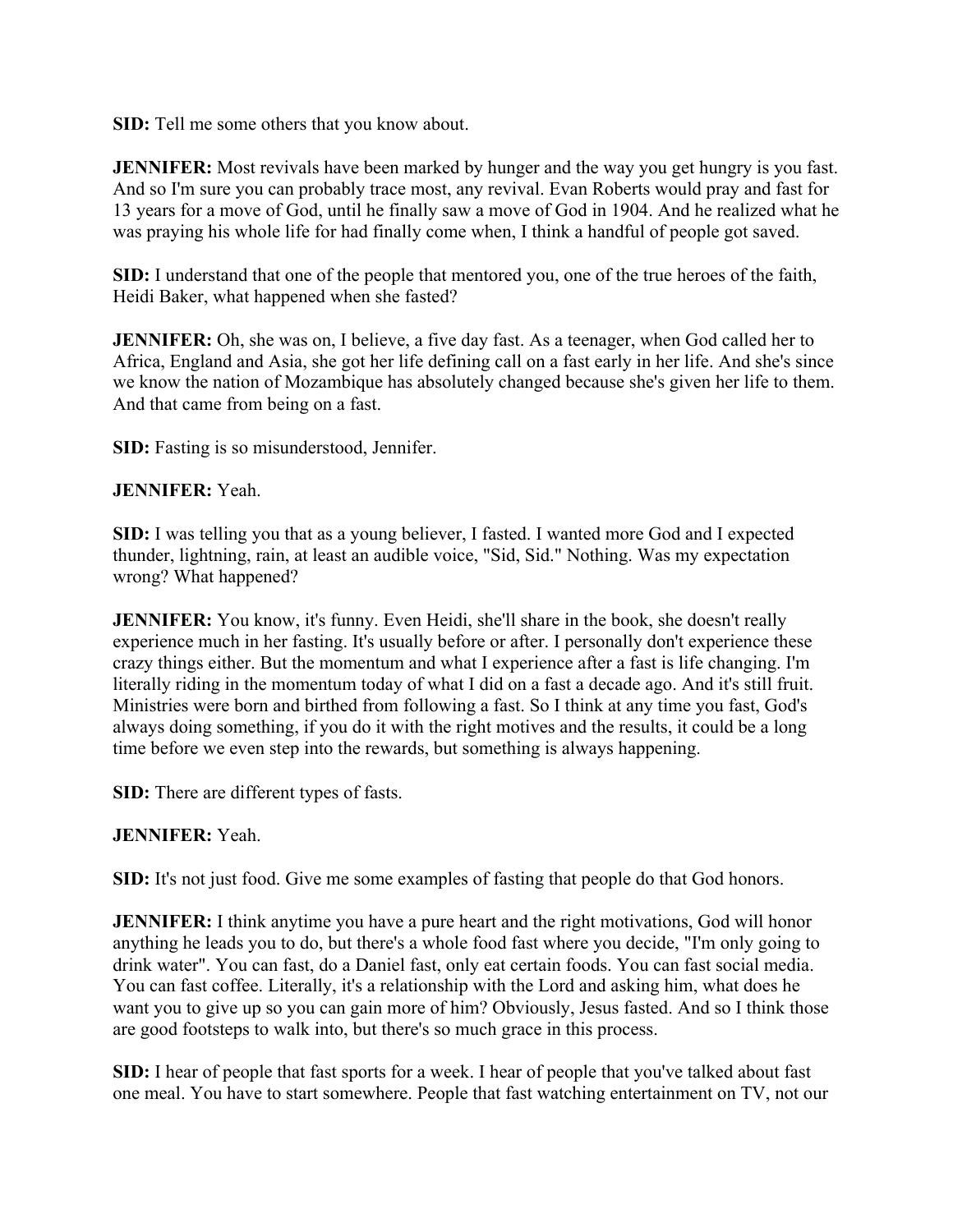show though, don't stop that. That'll help you in the fast. But, Jennifer, fire fast. What is a fire fast? You talk about three different ones in the book.

**JENNIFER:** Yeah. Fire fast is a new revolutionary perspective on fasting. So many people have a negative connotation of fasting. They have these religious mindsets, it's a religious box to check off or you're punished if you don't do it and there's condemnation.

**JENNIFER:** But the fire fast is just a reintroduction to fasting, is an invitation to greater intimacy with Jesus. It's focusing our attention and affection upon loving Jesus, encountering him, worshiping him. It's not necessarily fasting to gain something or gain a breakthrough. It's fasting to gain Jesus. And the three different types of fire fasts I go over in the book is the fire fast of intimacy. I think the most important one where we fast solely to feast upon the Lord and grow closer.

**JENNIFER:** The second one is the fire fast of consecration, which you really need to have a good relationship with God the Father to do because he might burn away things that are holding you back from all he has and sometimes that's painful. And if you don't understand the Father loves you that could be hard, but it's for your good. He prunes us to make us more fruitful. And the third one is the fire fast of revival. Now we're praying and fasting like William J. Seymour did to see a move of God in our day.

**SID:** Jennifer, you say, it's not what we're giving up, it's what we're getting. You say, fasting is feasting on God. Comment on that.

**JENNIFER:** Yeah. Fasting is one of the most powerful ways to see Jesus without all the clutter. Psalm 27, King David said, "Though an army besiege me, though war breakout against me, one thing I seek, one thing I ask, that I may dwell in the house of the Lord all the days of my life." And there's something about fasting that helps us focus our affection and attention upon Jesus.

**JENNIFER:** The word focus, actually, if you look at the root word of it has to do with fire. And there's something about living in the fire that fasting does that helps us focus our affection and attention upon the Lord. There's actually a quote in Azusa Street Revival that says, "We didn't have 1000 other things we wanted before the Lord. We just wanted Jesus."

**JENNIFER:** And I feel like there's something in the gift of fasting that helps us only want Jesus and we gain him. We gain a closer relationship with Jesus. We gain a fresh anointing, fresh fire, alignment. There's so many great benefits, but more than anything, we gain Jesus. And it's not what we give up as much as what we get. It impacts not only us, but generations to come. That's a powerful investment just by setting aside a few days to not eat.

**SID:** Most important thing, I never understood it as a new believer. You must have your own experiential knowledge, not just head knowledge. That's the beginning, but your own experiential knowledge with God. It starts by asking him. It starts by knowing it's available. It starts by saying this prayer out loud and meaning it to the best of your ability.